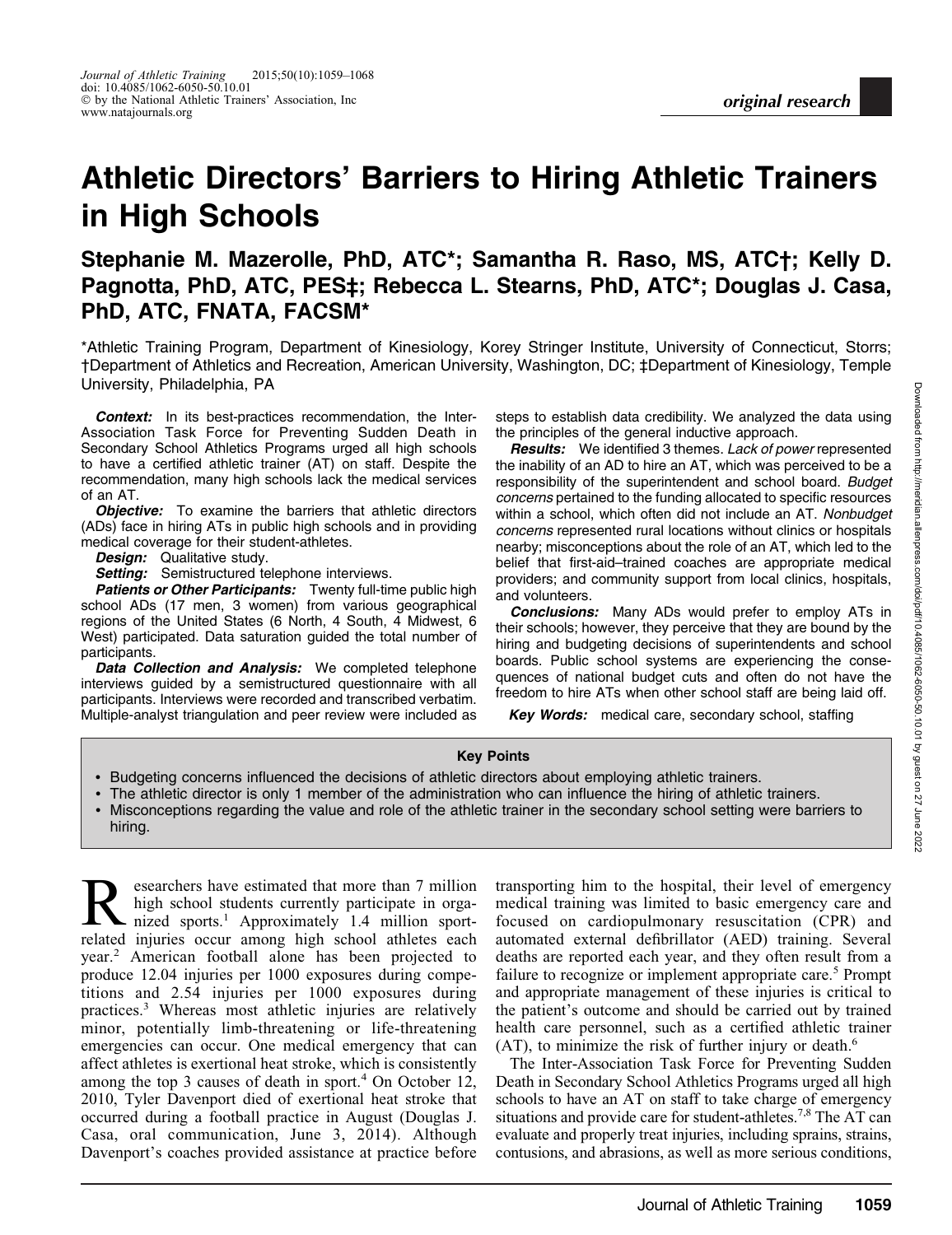such as exertional heat stroke and hyponatremia. The AT can also facilitate and manage athletic health care at the high school, referring as needed and treating many patients in house. The presence of an AT can help reduce health care costs for the school and for the parents of student-athletes. In addition to heat illnesses, emergencies involving asthma, brain and cervical spine injuries, diabetes, sudden cardiac death, exertional illnesses, and environmental dangers have resulted in the deaths of athletes of all ages. $4$  In 1994, only 35% of high schools used the services of an AT, and in 1997, only 13 states reported employing ATs in greater than 50% of high schools.<sup>9</sup> By 2009, the national average of schools employing ATs had risen to only  $42\%$ .<sup>10</sup> Whereas the prevalence of ATs in high schools is improving, some high schools still lack the appropriate medical personnel to institute guidelines for preventing sudden death in youth athletics.<sup>11</sup> In these settings, the responsibility to save young athletes may fall to coaches, athletic directors (ADs), or bystanders who are not trained in discerning similar signs and symptoms of potentially fatal circumstances.7 Specific and prompt care is critical for a patient to have the best chance of a positive outcome. In some situations, waiting until emergency medical services arrive to provide care can result in catastrophic injury or death, as demonstrated in Davenport's case. Having onsite medical coverage provided by an AT can in many cases reduce the number of deaths that occur in high school athletes; yet in some cases, an AT is not available to provide such care.

The importance of having an AT onsite has been well documented by various outlets but most prominently in the best-practices recommendation of the Inter-Association Task Force for Preventing Sudden Death in Secondary School Athletics Programs.<sup>7,8</sup> However, many high schools do not meet this recommendation. The Collaboration for Athletic Training Coverage in High Schools–An Ongoing National Study (CATCH-ON) provided preliminary data on the prevalence of ATs in public high schools across the United States; this study was designed to gain a better understanding of the medical coverage provided by US high schools.<sup>11</sup> After attempting to contact every public high school in the United States, the researchers observed that 70% of public high schools, which account for 86% of all student-athletes at this level, have some access to an AT. As part of the CATCH-ON project, initial data emerged about reasons for not having an AT.<sup>11</sup> Those barriers included budgetary concerns and the belief that an AT was not needed, mostly due to the CPR, AED, and first-aid training of coaches.<sup>11</sup> Therefore, the purpose of our study was to focus on the barriers that ADs face in providing medical coverage for their student-athletes and hiring ATs for public high schools. By examining these barriers more thoroughly, we hoped to find ways to help ADs initiate positive change by seeking AT coverage.

## METHODS

To facilitate organizational changes within secondary school athletics, the current environment and its potential resistance to change must first be assessed. In this study, we used data from the CATCH-ON project to gain a more holistic and in-depth explanation for the lack of AT coverage at the secondary school level. In this case, we chose qualitative methods, as they afford the flexibility to examine a phenomenon without much data and to expand on the themes found in the CATCH-ON project.<sup>11</sup> The CATCH-ON project was a research project initiated by the Korey Stringer Institute at the University of Connecticut in

Table. Regional Division of Participants

| Region  | State          | No. of Participants |
|---------|----------------|---------------------|
| North   | Connecticut    |                     |
|         | Maryland       |                     |
|         | New Hampshire  |                     |
|         | Rhode Island   | 2                   |
|         | Vermont        |                     |
| South   | North Carolina | 2                   |
|         | South Carolina |                     |
|         | West Virginia  |                     |
| Midwest | Indiana        | 3                   |
|         | lowa           |                     |
| West    | Arizona        |                     |
|         | Colorado       |                     |
|         | Idaho          | 2                   |
|         | Utah           |                     |
|         | Washington     |                     |

conjunction with the National Athletic Trainers' Association (NATA) aimed at identifying the level of athletic training services in the public secondary school setting.<sup>11</sup> The study quantified the services provided but did not fully capture the reasons for not having or providing medical services by an AT. Telephone interviews, therefore, would enable us to gain a better understanding of the barriers to and reasons for public schools not hiring ATs. The researchers conducting the CATCH-ON project obtained data from 4688 public high schools about their medical coverage and observed that 70% provided some degree of services through an  $AT<sup>11</sup>$ 

## **Participants**

Schools that participated in the CATCH-ON project<sup>11</sup> and reported not employing an AT ( $N = 1504$ ) served as the initial recruitment pool for our study. We wanted to recruit ADs from schools that indicated in the CATCH-ON project that they did not provide medical services using an AT. From this pool, we randomly selected public high schools using numeric coding and a random-number–generating Web site (https://www.random.org) to begin our recruitment process. For the purposes of our study, the United States was divided into 4 regions: North (n = 100 schools), South (n = 218 schools), Midwest ( $n = 617$  schools), and West ( $n = 568$ schools; Table). We then randomly selected schools by region ( $n = 20$ ). Each randomly selected school received an initial telephone call from 1 of the authors; if the AD was not available, a second telephone call was made later. Two emails were sent to schedule specific interview appointments if the AD could not be reached with 2 calls. When ADs could not be reached or refused to participate, additional schools were selected randomly. We used data saturation as our recruitment-sampling procedure, which was reached with a total of 20 ADs. The University of Connecticut-Storrs Institutional Review Board granted an exempt status because we were not collecting personal information.

## Instrumentation

We developed a semistructured interview guide based on the current research<sup>11</sup> and topics in the field of athletic training, including availability of medical care for high school athletes, emergency preparedness, and the initial CATCH-ON project results.<sup>11</sup> Before data collection was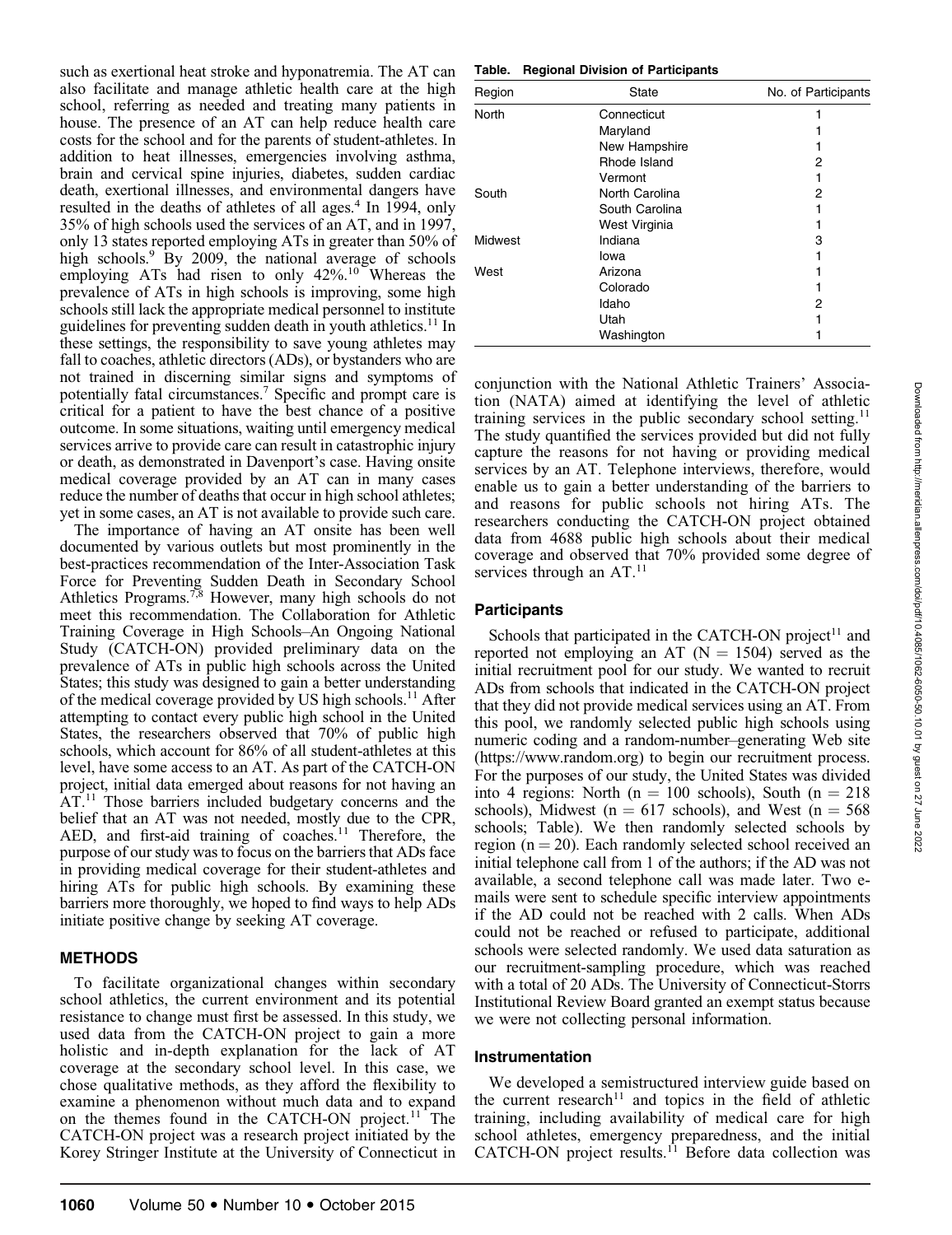initiated, 3 ATs (not authors) reviewed the interview guide for content and clarity. Two of the ATs were researchers with experience in qualitative research methodology, and 1 AT had athletic training experience within the high school setting. All 3 were knowledgeable about risk management in athletics and sudden death in sports. We made minor changes for verbiage and clarity after evaluating their feedback. The final guide included qualitative discussion questions and specific probes regarding the ADs' views on ATs, medical care provided for student-athletes, and the risk of catastrophic injury or death for student-athletes.

## Data Collection

Data collection was conducted by telephone, with each call lasting approximately 20 minutes. Telephone interviewing allowed the participants to speak freely on the topics that the researcher asked, promoted discourse between the researcher and the participant to gain further insights, and permitted follow-up questioning when necessary.<sup>12</sup> For consistency, 1 researcher (S.R.R.) conducted all interviews. Before data collection, an experienced qualitative researcher (S.M.M.) trained and mentored her. S.R.R. called participants and made additional calls based on the convenience and availability of participants. Conversation was based on the semistructured interview guide, but the researcher could modify the line of questioning based on the participant's responses. The researcher took field notes while conducting the interview sessions. All interviews were recorded digitally and transcribed verbatim by an outside transcription company to avoid researcher bias.

## Data Analysis

We selected a general inductive approach to analysis as described by Thomas,<sup>13</sup> which included constant comparisons of all transcripts and qualitative content analysis. The initial reading of the transcripts allowed us to gain a general understanding of the data. Secondary reading of the transcripts was intended to initiate the formulation of inductive coding. Predominant themes were identified and coded with a term to represent the meaning. These codes were compared and sorted into categories, which were organized into themes, based on the research questions. Throughout the reading process, the codes, categories, and themes were compared and evaluated based on the data and in relation to the current literature on medical coverage in athletics.

## Data Credibility

Credibility of the procedures and trustworthiness of the data analysis were established using data-source triangulation, peer review, and intercoder reliability.14 Sampling participants nationally enhanced the credibility of the data by providing multiple regional perspectives, which we compared to find more generally applicable themes. An athletic training researcher (K.D.P.), who was not directly involved in the data-collection process but had experience in qualitative methodology and analysis, ensured the credibility and trustworthiness of the data. We provided the peer reviewer with the final analysis of the data and the transcripts to confirm the findings. Our peer review yielded agreement. To complete the multiple-analyst triangulation, 2 researchers (S.M.M., S.R.R.) independently analyzed the

data as described by Thomas.<sup>13</sup> After this analysis, the researchers met and reached agreement on the themes through discussion. The general meaning of the themes was similar, and the discussions between the 2 researchers centered on terminology and wording of the results.

## RESULTS

Our participants included 6 ADs from the North, 4 from the South, 4 from the Midwest, and 6 from the West (Table). Nine ADs reported that their schools had employed an AT in the past but no longer did. Thirteen ADs stated that they had worked with an AT during their careers as either ADs or as coaches. Ten ADs reported attempts to address the possibility of hiring an AT and sending proposals to their school boards. Budget was directly stated as a limiting factor by 18 ADs. Between the initial CATCH-ON project and the telephone interviews we conducted, 3 schools (2 in the North, 1 in the South) had been approved to hire an AT.

Three major themes emerged from the data: lack of power, budget concerns, and nonbudget concerns (Figure). We discuss each theme with supporting quotes from the participants.

## Lack of Power

The data demonstrated that public school ADs perceived that they lacked the power to make hiring and budgetary decisions. Sixteen participants spoke candidly about the limited role they had in hiring and creating positions within their school districts. An AD from the North stated:

I definitely think the school board needs to think about, you know, ATs as almost another position in the school. You know, as we have our teachers, we have our nurses . . . there should be an athletic training position.

When discussing the possibility of hiring an AT and whether it was worth his efforts with his school board, an AD from the Midwest said: ''You know, I see it as a need, at least a part-time person that is here, you know, set hours every day, but I'm not ready to fight that battle yet.'' When asked if any way existed to persuade their school departments to hire ATs, an AD from the South commented: ''Zero chance. I mean, there's no way we could hire an athletic trainer and get rid of teachers at the same time. And that's what our district's kind of in the mode of right now.'' Another AD from the Midwest explained: ''Honestly, no. I don't think that that's something that, quite honestly, my superintendent or my school board would entertain.'' In response to the question about reasons they do not have ATs, an AD from the West noted:

I believe that they [my school board] already understand the value of it [employing an AT]. But to persuade them to shift the monies from another area to that won't happen. It's been attempted on several occasions. It's placed in our budget every single year, and it's cut every single year.

The same AD continued discussing his struggles with hiring an AT:

I have presented on probably 3 or 4 different occasions, but in the end, when they [the school board] get to the last week before the town financial meeting and the town vote,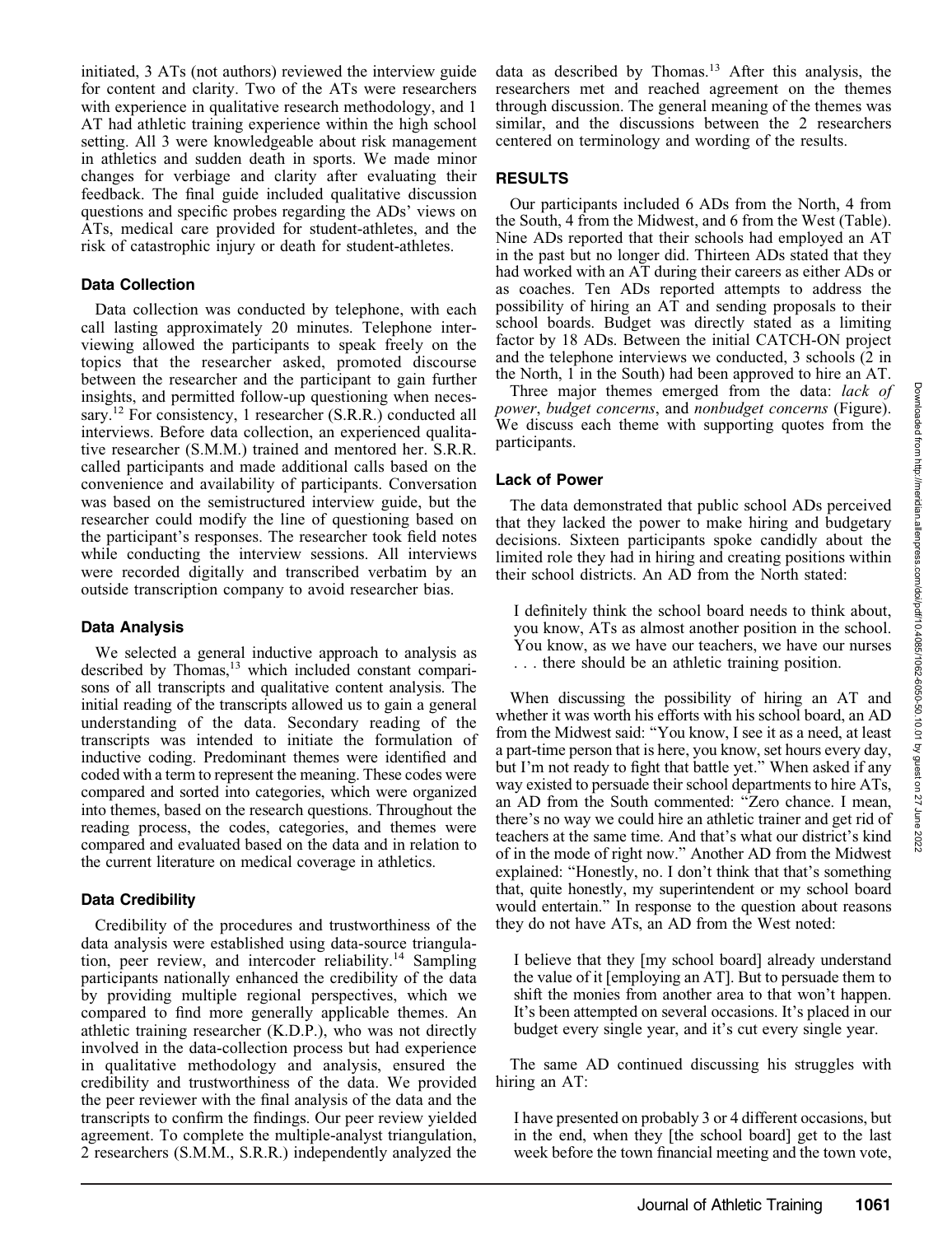

Figure. Barriers to hiring an athletic trainer in the high school setting.

it is one that goes—especially as they get closer and closer to the end, when the pressures get greater and greater for the approval or nonapproval of the school budget.

These statements by the AD from the West showcase the concept of lack of power in decision making and the relationship it may have with budgets, allocation of funds, and final approval of spending. Athletic directors in our study illustrated that a lack of support from supervisors in the school hierarchy could be present, and they did not believe they could overcome it.

#### Budget Concerns

The funds allocated to specific departments or projects within a school can be a leading factor in the services and programs that a school can provide for its student-athletes. All but 1 AD directly attributed not employing an AT to a lack of funding. Eighteen of the 20 participants discussed budgetary concerns as the major barrier to providing AT services at their high schools. An AD from the South who had an AT employed in the school until recently described the reason for the change:

It was financial, period, financial. Everything that evolves at this school relates to money, nothing more than that. They understand the value of everything that's there for us, but the question is the ability to pay. Therefore, they prioritize, and they felt as though that was one that wasn't important, which is untrue, but they didn't feel as though they could afford it, so they cut it.

Another AD from the South shared his struggle with budget approval:

We have already been told that, if the budget gets voted down this year, then we have to revert back to the last budget, which means we would have to cut probably \$44 000 from our athletic program, as part of overall cuts for everything. It is really just a budgetary issue. I would love to have an athletic trainer, but unfortunately, we just. . . for me to put in a... that into our budget. . . we're probably. . . that is just not going to happen.

An AD from the West reported:

One is cost. Two, we're a B school. We have just a little over—well, our K through 12 school district is only 700 kids, but our high school is only about 220 kids in the high school, and the school just runs a sports program under what's called the bare minimum amount of money that we can come up with and stuff. There has just never been the ability to afford to have somebody on staff as a sports trainer.

Reflecting on the effects of widespread funding deficits in public education, an AD from the Midwest observed:

I know it's important. I've reflected that to our school board, but once again, we're in a time right now where schools just don't have any money. I don't know what it's like in Connecticut, but in Indiana schools. . . I mean, we're laying off teachers; so if you're laying off teachers, it's hard to hire an athletic trainer even though one lawsuit will cover the cost of an athletic trainer, but it's hard for a school board to justify that when they're laying off teachers.

Limited resources and budgetary concerns were the primary factors prohibiting hiring ATs in secondary schools, as these statements illustrated.

#### Nonbudget Concerns

Several challenges beyond lack of power and budget were represented in the data. Nonbudget concerns comprised 3 categories: rural area/location, misconception about the role of an AT, and community interference. In 14 interviews, participants also discussed these secondary factors as contributing to the themes of lack of power and budget concerns.

Rural Area/Location. Professional resources in rural areas can be substantially limited, as 7 participants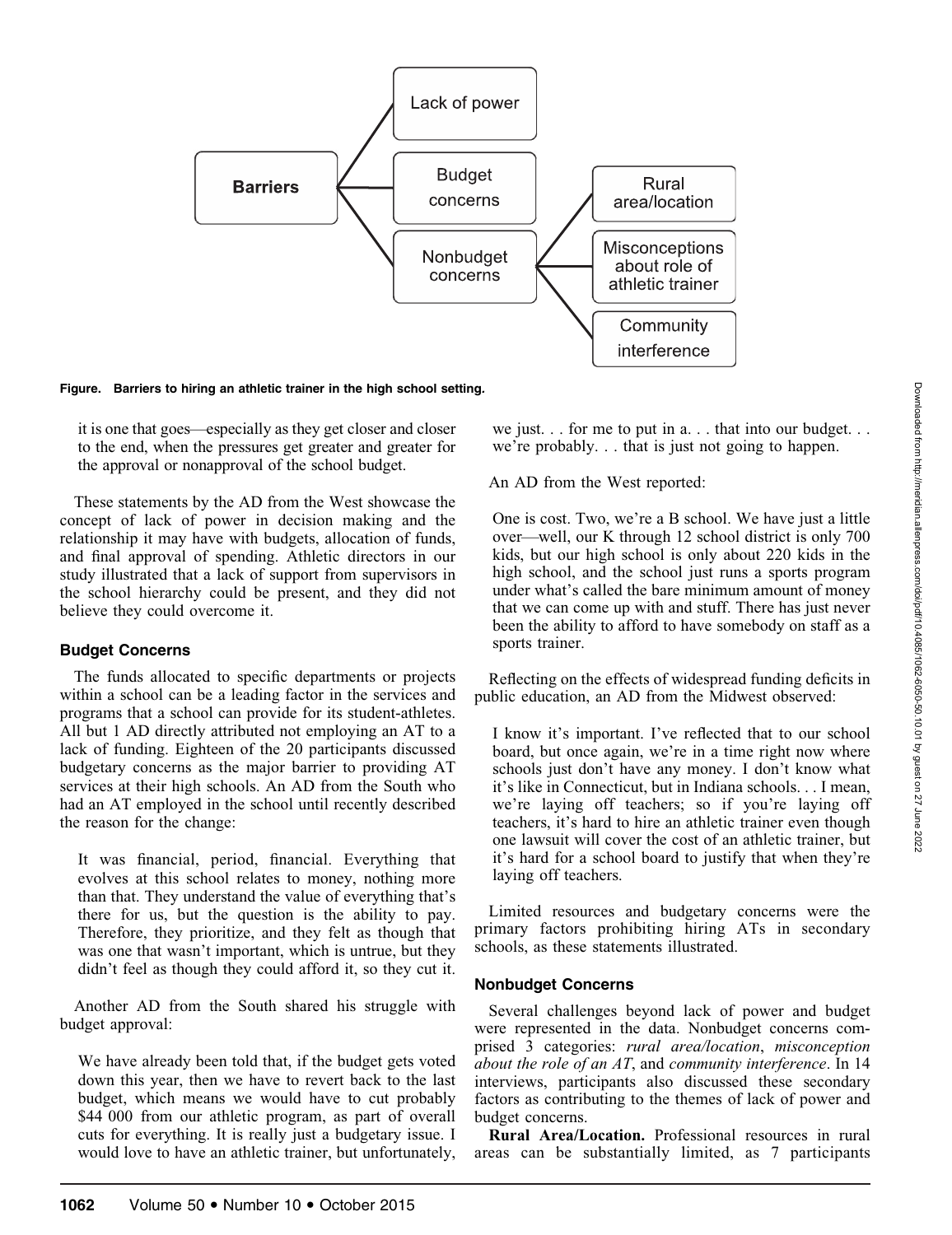discussed. One AD from the South commented that his school cannot employ an AT because its location is problematic: ''We are 26 miles from the nearest traffic signal.'' Many rural ADs reported relying heavily on services of the local emergency medical system (EMS) in lieu of ATs. The ADs believed that little incentive existed for an AT to accept positions in their schools for various reasons but mostly due to the location of the school. For example, 1 AD explained this restriction of location:

You know, we've never had an athletic trainer. We've had like physician's assistants that have helped us out and things like that, but I mean, we're pretty rural out here, and we don't have athletic trainers. . . We do have 1 small school that's, oh, about 110 miles away, and they have a volunteer athletic trainer. It's just that I don't know how we'd get someone to come out here.

Another AD relied on traveling physicians from major cities in the absence of ATs, sharing

Yeah, we are a very small community of about 3500 in our community, so we do have a hospital but the majority of the doctors do come from out of town in the Tucson and Phoenix area. They travel every weekend, so 2 to 4 hours away they travel.

Rural schools present constraints for hiring an AT due to limitations related to location and resources.

Misconceptions About the Role of an AT. Whereas most of the ADs in our study understood the role of an AT in the high school setting, it was apparent that others believed the secondary school coach had sufficient knowledge and training to address the medical needs of student-athletes without an AT. All 20 participants stated that their coaches received training in first aid, CPR, and concussion recognition and were expected to use this training in practices and games. One AD from the West who was confident in the abilities of the high school coaches noted:

We send all of our coaches to get the required training that the [state high school association] and the National Federation of High Schools require [for coaches]. Yeah, they go through concussion training. They also go through first aid, which is first aid, CPR, AED, and stuff. They also go to coaches' camps to learn how to tape, fix sprains, and stuff like that too, but the biggest one we do every year annually is the concussion training.

This admission by the AD demonstrated misconceptions about the training that ATs receive and a failure to recognize certification and licensure regulations.

High school interscholastic leagues often only mandate medical personnel for football games; therefore, high schools that do not employ ATs must rely on their coaching staff, in addition to the local EMS, to act in emergency situations. Seventeen ADs reported that they had football teams and did not employ ATs. In reference to emergency preparedness and the training of coaches, 1 AD from the North stated:

If anything, common sense I hope would prevail, if that makes sense. Well, I mean, they have to be first-aid–CPR certified. The State Association does require the NFHS [National Federation of High Schools] concussion course every 2 years.

An AD from the West said that a coach could provide basic care if necessary and, for emergency situations, the local fire department and emergency medical system would provide it:

Well, at football games, we have EMT [emergency medical technician], you know, ambulance on standby. They're at the field. They're there in case something serious or even minor happens. You know, during basketball games. . . I mean, all of our coaches are CPR certified, first-aid certified, so I mean, minor injuries, you know, we handle onsite ourselves.

Several of the ADs believed that, given CPR and first-aid training, their coaching staffs provided an adequate substitution for an AT and, thus, did not believe they needed to advocate for hiring one at their respective schools. The misconception of the role of the AT extended into the belief that other health care providers, such as EMTs or physical therapists, could be appropriate substitutes for ATs. An AD from the West commented:

We have EMTs onsite, you know, for games, but not for practices. We have a local guy [EMT] that will donate his services for us. A physical therapist will also help us out in some of those other situations.

The use of community resources appeared to facilitate misconceptions that their availability reduced the need to have an AT onsite regularly. Another AD from the West demonstrated the continued misconception of the AT's role compared with that of other health care providers. While discussing medical coverage at the high school, the AD reported:

Well, the hospital obviously has a person. . . I don't know if it's like a pure athletic trainer. It's probably more of a physical therapist type of position, and the hospital does bring one over to us from time to time. Usually like on Mondays, they'll try to stop in, but it's not. . . it hasn't been super consistent, if that makes sense.

Athletic directors at high schools without ATs appeared to believe that coaches who are trained in CPR, AED, and first aid, along with local emergency response personnel, can provide sufficient medical care to their student-athletes. The misconceptions related to the role of the AT were manifested in their beliefs related to those who serve the local community and the confidence in coaches to care for their student-athletes.

Community Interference. This category encompassed local school resources and, in some cases, medical coverage that can be provided free of charge. Interference was based on the notion that other medical care providers who were community members or local to the high school were sufficient to provide onsite coverage for games. Ten participants without ATs mentioned volunteer medical coverage from local EMS or other providers as filling the void of athletic training services. An AD from the West explained the absence of an AT: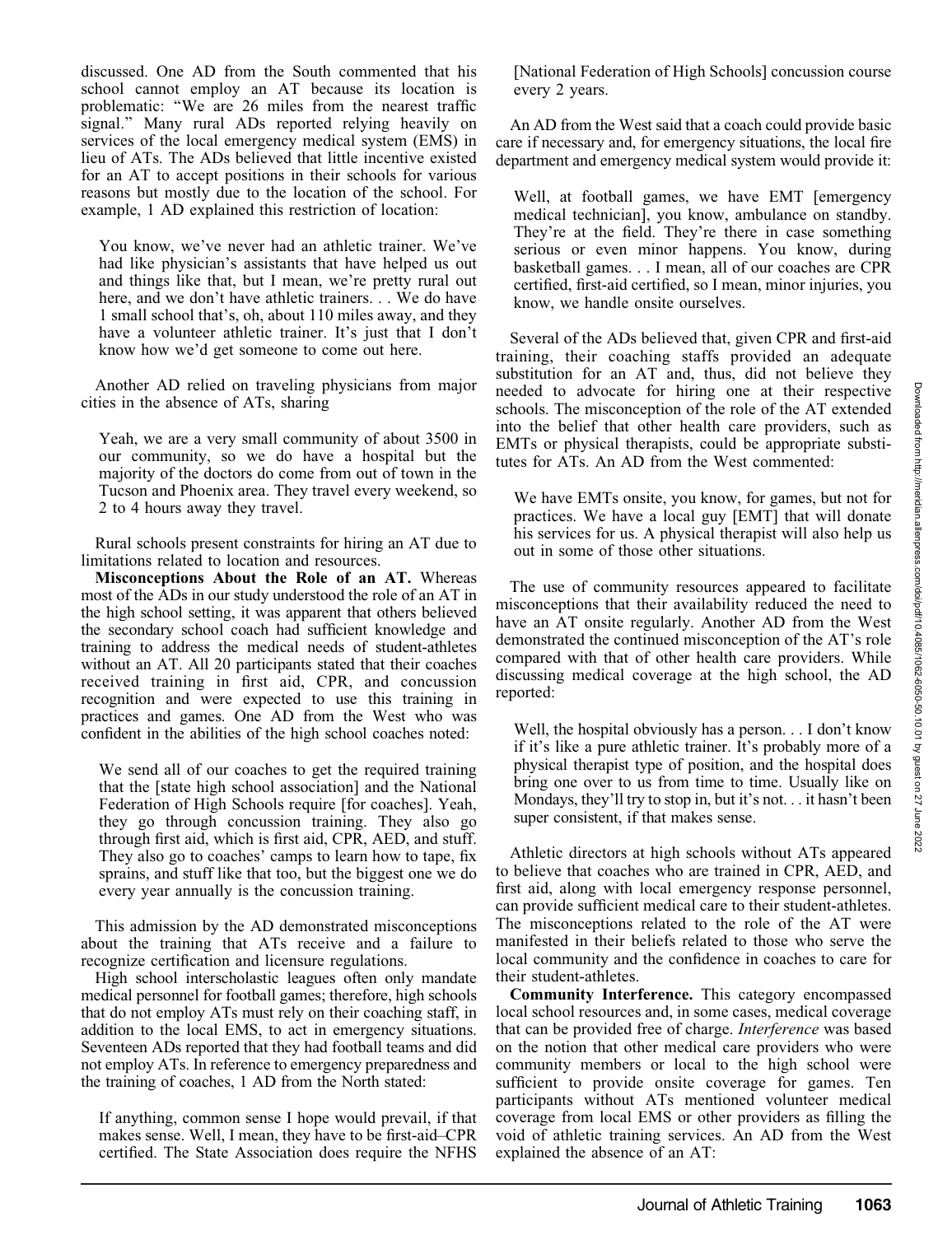In this school district here in [my city], there are 5 people who work for the district as teachers and principals and myself as an AD who are all EMTs. We are at every sporting event that takes place, where there is soccer, baseball, softball, basketball, and volleyball, whatever. We always have at least 1 to 2 EMTs on scene with a kit.

This statement illustrated the ADs' assumptions that medical coverage of games is most important, and local emergency response provides adequate coverage instead of having an AT onsite. The AD also suggested, among the misconceptions about the role of an AT category, that an administrator can replace the AT in providing medical coverage. An AD from the South offered a similar scenario in which community members could supply the care in place of an AT:

Volunteers [are a way to get coverage], but like I said, we [myself and my wife] are both certified EMTs. The fire hall is right across the street [from our school], so we also have a program where we allow 2 members of our fire hall in free to all our athletic games with the understanding that, if we need an ambulance, they are going to get it.

Community interference was a barrier to hiring an AT because ADs who relied on it believed it was a way to provide appropriate coverage in lieu of an AT, or minimally, it was a sufficient means of medical coverage. Our data suggested that ADs believed local community members could fill in for the lack of the AT services at the high school level and showcased the misconception of the AT's value and the need for continued care rather than onsite medical coverage only. Furthermore, the data indicated that ADs viewed medical coverage from EMTs as free and, thus, an easier, more practical option to provide medical care at the secondary school level.

In contrast, community support also can be a catalyst for positive change. Three participants reported approval for hiring an AT after participation in the CATCH-ON project. The driving force behind this approval was commonly found to be support from local hospitals and clinics, as well as from parents. For example, a school in the North received a grant from a local hospital to pay an AT for 5 sports seasons. The intent of the grant was to facilitate the continuation of AT services by the school board after the funding ended; ultimately, witnessing the importance of the AT would encourage the school board to allocate funding in the future. At the time the interview was conducted, the AT was fulfilling his second sports season (spring). An AD from the Midwest had a similar experience with the resources of a local hospital:

I was told that the AT was an employee of the hospital. The AT was paid through a grant or something, and the hospital paid their salary. The AT came to the high school to cover many of our games. Then, of course, any injuries or whatever would be rehabbed [rehabilitated] through the hospital. That's how the hospital recouped their money, according to what I was told.

Two other ADs described the concept of community support from local hospitals providing access to an AT without a direct cost to the high school itself. An AD from the North discussed his experiences with community support despite not being on the receiving end:

We have a lot of our parents ask, you know, ''There are some other schools in our area that are smaller than us, but they have athletic trainers, why don't we?'' Well, it's because they have a county hospital that provides that service for them, and ours doesn't. A lot of them think it's because we are too cheap to pay for one, but that's not the case.

Community resources not only inhibited the hiring of an AT but also facilitated it. Parents and other local community members either served as care providers or sought resources to provide an AT for their student-athletes.

## **DISCUSSION**

The purpose of our study was to examine the barriers that ADs face when hiring ATs in public high schools. The NATA has recommended employing ATs in high schools, yet many high schools do not follow this recommendation. Limited data exist, however, on the barriers to hiring or reasons why many high schools, unlike colleges, do not hire ATs. The barriers that emerged from our study included lack of power, budget concerns, and nonbudget concerns. These findings were triangulated back to the initial CATCH-ON results, in which ADs briefly mentioned barriers to employing ATs.<sup>11</sup> Our observations supported anecdotal reports that budgetary concerns often prevent high schools from hiring ATs. Our data also illustrated that the barriers to hiring an AT can be multifaceted and can include reliance on other health care providers, misconceptions about the role of the AT in health care, and school location and resources.

## Lack of Power

The responsibilities of a high school AD frequently include but are not limited to hiring coaches, ensuring that coaches and athletes adhere to athletic department bylaws, scheduling competitions, scheduling transportation and officials for competition, purchasing equipment and uniforms, overseeing athletic facilities, and monitoring athlete academic eligibility.15 However, based on our results, it seems that high school ADs believe they have little control over the health care provided to their student-athletes, as many recognized the need for the services of an AT but were limited by having no control over decision making and budget planning. These responsibilities are seemingly juxtaposed with those of collegiate ADs, who have both fiscal and operational control over their departments.<sup>16</sup>

All high schools must adhere to the standard of care that their state athletic associations set forth; however, Hawaii is the only state that specifically requires the employment of ATs.17 The CATCH-ON project showed that, although 64% of public high schools employed ATs, only 38% employed full-time  $A\overline{Is}$ .<sup>11</sup> Many of our ADs responded that their states require an unspecified health care provider to be onsite only for football competitions, which was fulfilled by having EMTs or volunteer physicians on the sidelines. Our data indicated that, although this may be viewed as adequate, not all ADs agreed this was sufficient medical coverage. However, they were still limited by the organizational infrastructure within the public school sector.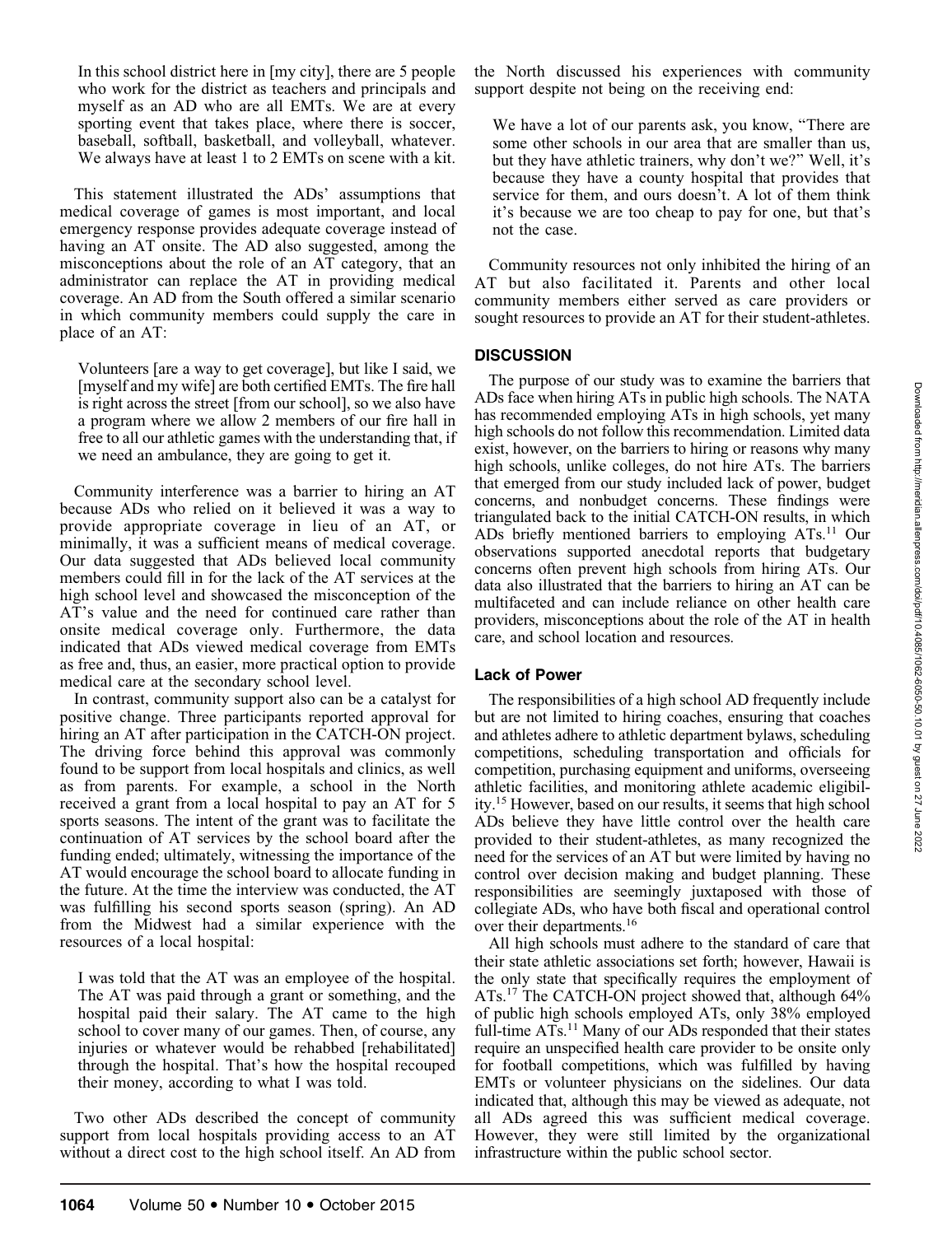Lack of power led directly to high school ADs being unable to initiate organizational changes for approving the hiring of an AT through an increase in or allocation of budget resources. Not addressing necessary change, such as providing the medical services of an AT, can be dangerous in the high school setting because it puts the wellbeing of the student-athlete at risk, which increases the risk for liability.<sup>18</sup> One example is a pending lawsuit in Georgia. The parents of Donteria J. Searcy are suing various entities of Ben Hill County for the death of their son during football training camp in the summer of 2011. The school did not employ an AT, and the parents are asserting that the coaches did not provide appropriate care.<sup>19</sup> Regulatory agencies, including state advisory boards, professional organizations, or interest groups, typically dictate appropriate and necessary methods of organization and act as catalysts for institutional change.20 By acting on collectively valued standards and changing their structures to conform to the expectations of an institutional environment, organizations increase the legitimacy of their programs and ensure necessary resource flow.21,22 As public awareness about health and safety in athletics increases, schools must adapt to meet new expectations.

When asked why their schools did not employ ATs, many ADs cited that their school boards did not believe an AT was a necessity despite the ADs' opposing views on that need. Our ADs struggled to find the means to facilitate hiring of an AT when the school board members did not see value in adding those services to the budget. Organizations including the American Medical Association, the American Academy of Pediatrics, and the NATA have recommended hiring  $\overline{ATS}$  in high schools for decades.<sup>9,23</sup> The recommendation seemed largely anecdotal until 2010. Wham<sup>24</sup> used the Appropriate Care Index based on the ''Appropriate Medical Care for Secondary School-Aged Athletes'' consensus statement to quantitatively correlate higher levels of medical care with the employment of  $ATs$ .<sup>23,24</sup> High schools that directly contracted with ATs had higher levels of care based on Appropriate Care Index scores than schools that contracted with ATs through outside sources (ie, clinics, hospitals). $24$  This observation was attributed to differences in hours of availability to student-athletes; those hired directly by the high school were not restricted to hours spent working for the contracting agency.<sup>24,25</sup> These results showed a clear value in employing an AT in a high school. However, administrators (school boards and superintendents) with the power to hire staff need to become more aware of this benefit. Whereas ADs are not in the direct position to hire ATs, they must continue to advocate for the health and safety of their student-athletes, as many demonstrated in our study. Presenting the need for ATs in high schools at school board meetings and to other city councils may be a necessary step in educating higherlevel administrators, which is a possible means to overcome the ADs' barrier of lack of power. Efforts by ATs and the NATA to educate superintendents and school boards on the importance of ATs also may help to overcome this barrier. For example, the ''Appropriate Medical Care for the Secondary School-Aged Athletes'' statement could provide the support needed to employ ATs.<sup>23</sup> The statement was developed by a collaboration of several sports medicine associations and the NATA and can provide the necessary information for those decision makers to approve the hiring of ATs.

## Budget Concerns

Budget, as often suspected, was the major barrier to hiring ATs in high schools. National recession and shifts in governing philosophy have led to major changes in public school funding and cutbacks in states' general funds over the past several years.<sup>26</sup> The general fund is based on state tax revenue and pays for the bulk of educational operations, which includes the salaries and benefits of teachers and support staff, teaching supplies, and most student programming. Between 2008 and 2011, the states and the District of Columbia were forced to make major cuts (\$115.6 million to \$700 million annually) to public education based on declining tax revenue.<sup>27</sup> Jarman and Boyland<sup>26</sup> estimated that, due to reductions in the general fund, approximately 2608 teachers and 1357 instructional assistants were cut from Indiana's public schools in the 2009–2010 academic year. The economic climate and its effect on school budgets concerned our participants, especially when they discussed attempts to include AT services in their budgets each year. In fact, when we asked our participants if they had addressed the importance of hiring an AT with their school boards, most believed that creating an AT position would not be considered when more teachers are being laid off each year.

It is interesting that even in the current economic crisis, the number of schools using AT services has continued to rise. Clearly, ways exist to overcome this challenge, and budgets are potentially perceived as a larger barrier than they truly might be. The prevalence of part-time ATs whom larger medical facilities have provided to high schools seems to be the simplest adaptation to the budget. Several ADs expressed concern over the financial and legal liability that could be associated with a major injury to a student-athlete. However, it seems that the hypothetical worst-case scenario holds very little weight against the difficult and sometimes controversial cuts that certain schools already must make.

It is evident that public education departments nationally are trying to preserve academic programs by eliminating extracurricular activities and services. Even if an AD presents a case for hiring an AT, the school board frequently votes against it due to the current state of public education funding. Identifying budget as a major qualitative theme or barrier to hiring an AT combined with the data of Wham<sup>24</sup> in 2010 may provide enough support for administrators and state legislators to justify the allocation of funds to employing ATs in high schools. Athletic directors need to continue to advocate for hiring ATs despite budgetary constraints and continue to educate parents, school boards, and superintendents about the effects that an AT can have on the student-athlete's wellbeing and medical care. The NATA can aid in the process by developing educational programs geared toward superintendents and school board members. Concussion researchers have begun to investigate the effect of educational interventions for promoting awareness and compliance with concussion protocols. Similar research could be conducted to evaluate the influence of education on promoting AT services in the secondary and high school settings.

## Nonbudget Concerns

Rural Area/Location. Seven participants mentioned rural location and small school size as limitations to hiring ATs. Whereas rural populations are considered a minority in the United States, Brown and Swanson<sup>28</sup> estimated that more than 56 million people reside in rural communities. Rural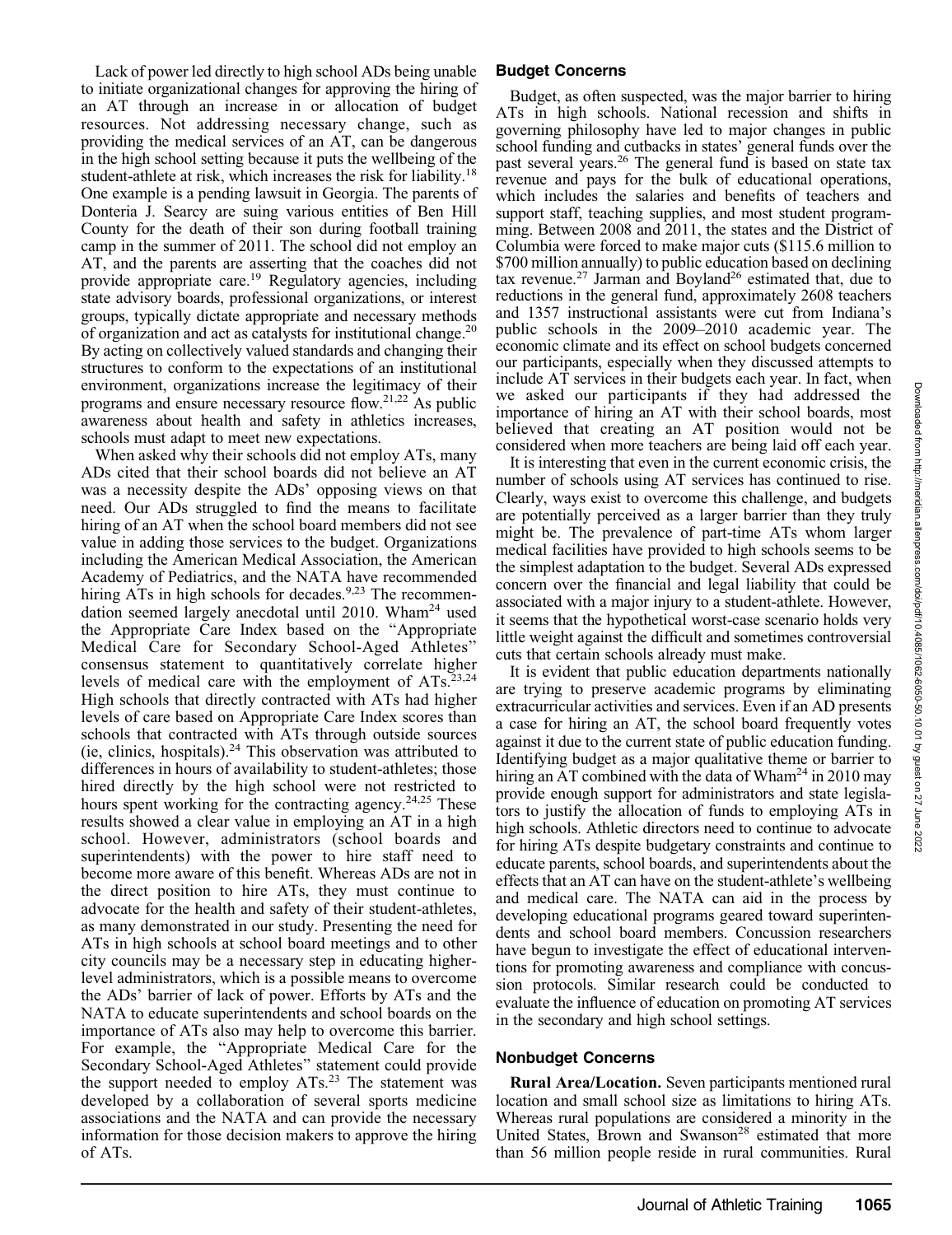education researchers commonly recognized rural schools as being located in small communities (population  $\leq$  2500) and being relatively isolated geographic areas (at least 2 hours from a major metropolitan area or 1 hour from a 4-year college or university). The residents of these communities typically have average family incomes of less than \$23 000 per year, a prevalence of low-end jobs (agricultural or lowskill industrial), and low median level of education (most without formal postsecondary education). Various levels of diversity also exist within the population. Some include large percentages of ethnic minorities, and others do not.<sup>29</sup> High school ATs are sometimes contracted through private clinics or hospitals, and the distance from such facilities represents a large limiting factor for certain schools. This also correlates with budgeting concerns. If a school does not have the funding to directly contract with an AT, the only option may be community outreach from larger medical institutions. Rural ADs stated that they believed they could provide little incentive for ATs to come to their towns. One roadblock may be the need for a team physician to oversee the AT and the difficulty gaining consistent access to a rural school. That is, if the physician is employed or has a practice that is not close to the school, frequent onsite visits may be a challenge. Whereas the physician may agree to and develop standing orders with the AT, he or she may not be comfortable assuming the role of the team physician due to time conflicts or inability to attend games.

To help combat some of the problems of medically underserved areas, Ohio University supplies graduateassistant ATs to rural Appalachian high schools.30 The graduate assistants provide community service in managing the health care of student-athletes while raising public awareness about the profession of athletic training and advancing their own professional development. This program offers a great resource to schools that may not have the funding to support a full-time AT, supplies more consistent medical coverage, and as mentioned, assists in overcoming the budget barrier. We encourage more universities to develop similar programs to place ATs in rural schools. Programs could also be established through hospitals and clinics. Although ATs practice in isolation in these rural locations, they are enrolled in a postprofessional or graduate degree program and, thus, continue to have interactions with peers and faculty members who support and mentor them early in their careers. Another suggestion is for rural secondary schools to recruit newly credentialed ATs as they would recruit new teachers. The schools would capitalize by giving them an opportunity to gain real-world experience in their trade while providing a supportive environment. Newly credentialed ATs are often excited about their careers and bring passion and enthusiasm for their new roles, and therefore, could be a strong fit for the positions.

Interestingly, participants in the North did not discuss concerns pertaining to location and proximity of resources. This is likely due to regional population-density distributions. Northern school ADs were more likely to describe urban school issues, including transient populations, lowincome families, and high percentages of students enrolled in free or reduced-price lunch programs. This result showed similarities with the socioeconomic status described in rural schools and suggests that university or hospital outreach may also be a viable option for providing ATs in urban schools.

Misconceptions About the Role of an AT. As participants noted, schools frequently use EMS for supplemental coverage in the absence of an AT. This supplemental care, which meets minimum state athletic association standards, offers a sense of security in medical care but may not be adequate to fit the needs of student-athletes. Emergency medical technicians are trained in providing basic medical care and transportation for patients with critical and emergency conditions and intervening with the equipment found on an ambulance.<sup>31</sup> They are not specifically trained to evaluate athletic injuries, and the decision to return an athlete to participation is out of the EMT's scope of practice. Researchers<sup>32</sup> have shown a disconnect with evidence-based practice in the treatment of conditions such as exertional heat stroke and the protocols of EMTs due to limitations in both education and scope of practice. In a national survey, Decoster et al<sup>33</sup> reported that 42% of ATs have had on-field disputes with EMTs over the treatment of an injured football athlete. Specifically, these disputes have centered on spineboarding procedures and equipment removal.<sup>33</sup>

Participants also stated that, in the absence of ATs, their coaching staffs were responsible for athlete health care during practices and competitions for all sports except football. Many believed that the training their coaches received in first aid and concussion recognition was adequate because it met state standards. However, considering basic first-aid training comparable with the skills of an AT shows substantial misconceptions about the scope of practice of ATs. Moreover, and possibly more disconcerting, is the belief that a coach can be trained through a weekend course to manage the medical care of studentathletes. In contrast, the AT receives a minimum of 2 years of postsecondary education.

No ADs addressed concern about conflicts of interest during competitive events. Ransone and Dunn-Bennett<sup>34</sup> observed that 64% of athletic coaches surveyed could not adequately complete the American Red Cross first-aid assessment. They also reported that, when losing a close game, 63% of coaches would return an injured starter to the game.<sup>34</sup> Whereas education standards for coaching have changed in recent years, especially for concussion management, an unbiased, objective professional must provide medical care to student-athletes.

Community Interference. This category can be both a barrier and a solution. Although it can be a driving force behind positive change, lack of community support can be a barrier to the employment of an AT. As we know, many ATs are outsourced to public high schools through hospitals or private clinics and are frequently expected to generate referrals. One Midwest AD reported that the local hospital discontinued the school AT's contract due to a lack of referrals. As mentioned earlier, rural schools without close proximity to hospitals and clinics have difficulty benefiting from such community outreach. Another Midwest AD expressed frustration because the school is located on the town lines of 3 cities but is a lengthy distance from the heart of each city. The AD stated that none of the major city's medical institutions were willing to outsource an AT over that distance, but they provided AT services to most of the schools in closer proximity.

Three participants were able to approve the hiring of an AT since the initial CATCH-ON project.<sup>11</sup> We included them in the data set to examine how some schools have been able to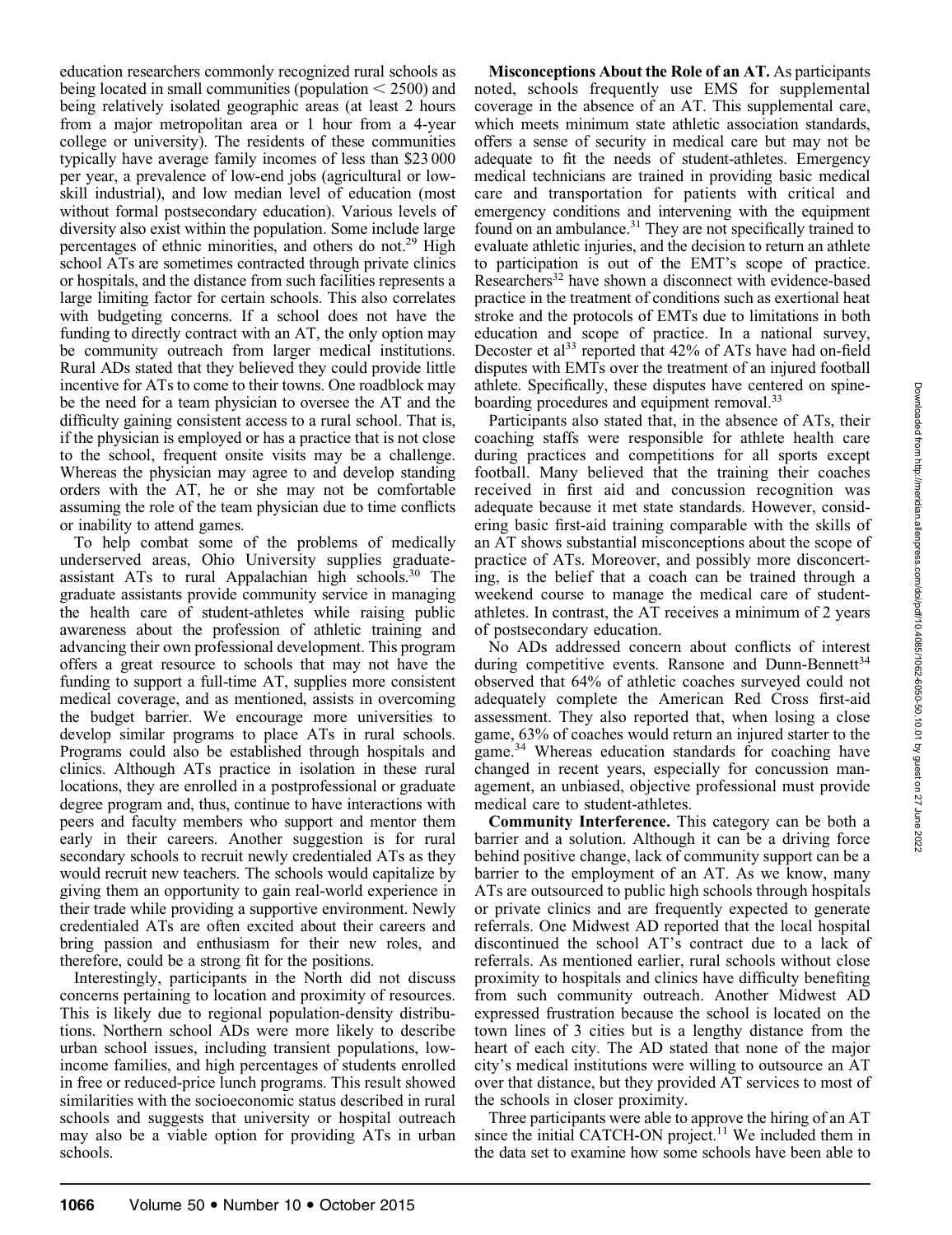overcome the barriers that we identified, including budget. Two schools were located in the North, and 1 was located in the South. The Southern school had a history of providing a volunteer AT at high-risk competitions; however, it was able to directly hire an AT for both practice and game coverage only after a local hospital presented an unsolicited contract. A Northern school was able to fund the hiring directly through the school board. The school previously had a full-time AT, but the position was revised to cover only football due to budget concerns in 2010. In the 2013–2014 academic year, the position was reestablished as full time. The school is in 1 of the states with the highest percentage of ATs in public schools based on the CATCH-ON data.<sup>11</sup> The high saturation level of ATs in the state and community awareness of the role and value of an AT in other local schools may have assisted in the approval.

One Northern school secured a grant from a local health service for 5 sport seasons, which translated into approximately 1.5 academic years. The AD expressed hope that firsthand exposure to an AT for student-athletes, parents, and administrators would encourage the school board to hire the AT full time at the end of the grant period. This grant program is of note because it is similar to the pilot athletic training program established in Hawaii in 1993. After an extensive lobbying and media campaign, the state of Hawaii allocated \$1.2 million to a 2-year program, placing ATs in its 38 public secondary schools. To convince the state legislature that funding to hire ATs was a primary health and safety concern in the state, a community-based educational platform aimed at parents, coaches, ADs, and school administrators was established. A 2-fold needs-assessment study that consisted of a survey on the current practices of sports health care and a year-long injury-surveillance survey within the 38 public secondary schools was also implemented to support the effort.<sup>35</sup> The study provided empirical data for the need to hire ATs for the public secondary schools, and the state of Hawaii is still the only state requiring that ATs be employed in public schools.

## Limitations and Directions for Future Research

Our study had several limitations, including sample size, high school type, and perspective. We reached data saturation with the 20 interviews conducted; however, this represents a small sample of public high schools without ATs. Our data mirrored the initial findings of the CATCH-ON project; however, we recognize that this is a very small sample and, whereas relatively equal regional distribution was achieved, participants were from only 15 states. All themes may not be universally applicable based on variations in state athletic association regulations. In addition, we studied only public schools; therefore, our findings may not be applicable to private high schools. Future authors may choose to complete similar studies on a larger scale, possibly using online data-collection procedures to gain more information about barriers to hiring an AT. Additional data are necessary to determine whether similar factors exist for those ADs. Future researchers could also focus on schools that employ ATs to identify the resources and strategies used to hire and retain their ATs.

Our results indicated that the AD in the public high school sector has little control over budgetary concerns and hiring of ATs; therefore, to address this concern, members of the school board must be interviewed to gain a more robust understanding. Examining the understanding of superintendents and school board administrators about the role of ATs, emergency planning, and athletic health care recommendations will provide this information and further clarify the concept of lack of power that ADs described. These efforts may lead to the development of informational programs targeted at administrators at the appropriate level of organizational power within school districts to initiate change.

## **CONCLUSIONS**

Whereas many ADs would prefer to employ ATs at their schools, they are not in a position of power to approve such hires. They are bound by the decisions of their school boards and district administrators, which are largely driven by the available budgets. A major barrier to hiring ATs was public school budget cuts. Several participants noted that their districts are coping with teacher layoffs, and their school boards would not consider the addition of an AT position. Location presents unique challenges to hiring an AT. This challenge can be attributed to financial concerns and to lack of resources (ie, clinics, hospitals) within an appropriate geographic vicinity to schools in rural areas. Misconceptions about the role of the AT, particularly in relation to having other medical care providers (eg, EMTs, physical therapists) supply the medical coverage, interfered with hiring ATs in public schools. Athletic directors also appeared to be satisfied with having coaches with basic emergency care training evaluate and manage injuries and potential medical emergencies.

Although continuing research is needed, we hope that identifying these barriers will lead to the development of strategies to overcome them. To combat misconceptions about the role of ATs, state legislatures could pass more structured guidelines for athletic health care that follow the recommendations of the NATA<sup>23</sup> and other organizations<sup>9</sup> about appropriate medical coverage at secondary schools. Using the state of Hawaii as a model, other states can make changes to help provide AT services in high schools. One change can focus on removing the misconception that basic CPR, AED, first-aid, and concussion training for coaches is an acceptable substitution for AT services. Creativity in budgeting, such as sponsoring pilot programs similar to those illustrated in the community interference theme, may also help bring ATs into schools. Community outreach programs from clinics, hospitals, and universities may be a way for public schools to acquire AT services, especially in rural or low-budget settings. However, these institutions must be both willing to supply professionals and located within an appropriate distance of the schools. We hope that our findings can serve as a catalyst for change to someday enable all high school student-athletes to have access to ATs.

## **REFERENCES**

- 1. Wier L, Miller A, Steiner C. HCUP Statistical Brief #75: sports injuries in children requiring hospital emergency care, 2006. Agency for Healthcare Research and Quality Web site. http://www.hcup-us.ahrq.gov/reports/ statbriefs/sb75.pdf. Accessed June 10, 2015.
- 2. Rechel JA, Yard EE, Comstock D. An epidemiologic comparison of high school sports injuries sustained in practice and competition. J Athl Train. 2008;43(2):197–204.
- 3. Shankar PR, Fields SK, Collins CL, Dick RW, Comstock RD. Epidemiology of high school and collegiate football injuries in the United States, 2005–2006. Am J Sports Med. 2007;35(8):1295–1303.